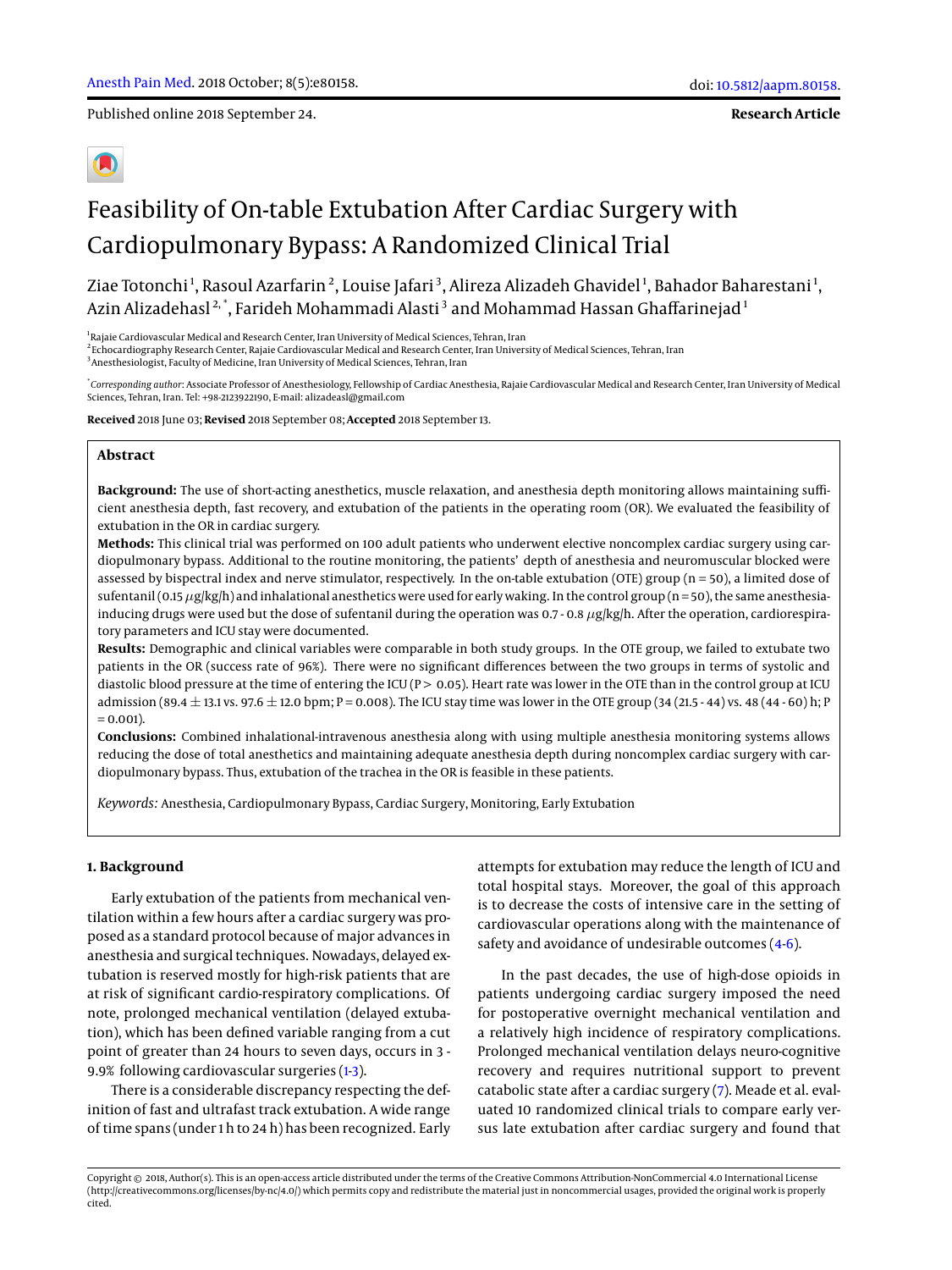early-extubation protocols in selected patients are related to a shorter period of mechanical ventilation and shorter times of ICU and hospital stays and resources usage [\(7\)](#page-6-4).

Shortening the duration of endotracheal intubation and simultaneously rapid postoperative recovery may help to back to work earlier in some cases. In fact, a short period of intensive hemodynamic monitoring early after the end of a surgical procedure is essential to protect against major cardiorespiratory compromise. Although respiratory failure usually prevents early extubation or leads to re-intubation, morbidity does not increase after coronary artery bypass grafting (CABG). However, optimal gas exchange and appropriate pain management are the cornerstones of stable spontaneous breathing after extubation  $(8, 9)$  $(8, 9)$  $(8, 9)$ .

The purpose of this trial was to implement a multimodality protocol for successful on-table (in operation room) extubation of the patients undergoing noncomplex cardiac surgery based on close hemodynamicneuromuscular blocking monitoring, proper hemostasis, and the use of short-acting combined inhalationalintravenous anesthetics.

## **2. Methods**

This study was performed with respect to our local ethics committee and the Helsinki guidelines. We designed a randomized, single-blinded, single-center clinical trial. Patients were enrolled if they agreed with the structure of investigation based upon written informed consent. Potential hazards, probable side effects, duration and protocols of recovery, inconveniences, and benefits were also discussed orally with each participant. This clinical trial registration number in the Iranian RCT registry system is IRCT2016220031487N7 (on 14 March 2018).

We defined the eligibility criteria for patients planned to undergo elective isolated CABG, valve surgery or ASD (atrial septal defect) closure. Subjects who were 18 - 65 years-old, with normal BMI (18 - 25  $\text{kg/m}^2$ ), and LVEF  $>$ 35% entered the trial, whereas patients with COPD, emphysema, cardiogenic shock, and a history of recent myocardial infarction (last seven days) were excluded.

100 consecutive patients were randomly assigned to one of the two study arms. 50 patients were allocated to the conventional recovery and extubation plan in the ICU (control group). The on-table extubation (OTE) group (n = 50) underwent fast-track recovery protocol and tracheal extubation in OR. The patients were randomized in the two groups by using online randomization software (http://www.graphpad.com/quickcalcs/randomize2/). The patients' allocation list was referred to a third person and was concealed from the researchers.

The anesthesia technique used for the OTE group was composed of five steps: (1) premedication with oral lorazepam 1 - 2 mg the night before surgery; (2) midazolam (0.07 - 0.1 mg/kg), sufentanil (0.4  $\mu$ g/kg), and Cisatracurium (0.2 mg/kg) administration for the induction of anesthesia and muscle relaxation; (3) the maintenance of anesthesia provided by using intravenous infusion of midazolam (0.05 mg/kg/h) and sufentanil (0.15  $\mu$ g/kg/h) plus isoflurane 0.5 - 1%, as needed. The bispectral index (BIS) as an indicator of anesthesia level (depth) was kept between 40 and 60. Additional propofol infusion (25 - 50  $\mu$ g/kg/min) was administered during cardiopulmonary bypass (CPB) to maintain BIS between 40 and 60; (4) supplementary bolus doses (0.3 mg/kg) of atracurium given to maintain one to two twitches of the train-of-four (TOF) in nerve stimulator monitoring; and (5) atropine (0.02 mg/kg) and neostigmine (0.04 mg/kg) used to reverse the neuromuscular block at the end of surgery. Then, we conducted a recruitment maneuver in order to prevent atelectasis. The target core temperature was 36°C or higher. Postoperative analgesia was initiated by a single IV dose of morphine (0.3 mg/kg/24 h) near the end of surgery. Finally, after adequate surgical hemostasis and closing the sternum, the surgeon and anesthesiologist decided whether to extubate the patient in the OR or not. The patients were extubated when they were adequately awake, cooperative, and hemodynamically stable (systolic blood pressure > 90 mmHg, heart rate < 110 bpm, and core body temperature > 36°C). Further necessary parameters consisted of normal respiratory status with the  $O_2$  saturation of  $>$ 90% or PaO<sub>2</sub> > 70 with FiO<sub>2</sub> < 50% and arterial pCO<sub>2</sub> of less than 50 mmHg on arterial blood gas analysis, and normal sinus electrocardiographic rhythm. It was also imminent to verify that the patients were not received high levels of inotropic agents. Patient-controlled analgesia (PCA) morphine was applied to perpetuate postoperative pain management. Then, the patients were transferred to the intensive care unit ultimately. Arterial blood gas analysis was done in both study groups to compare respiratory function immediately after the operation.

The control group of the study also had a similar premedication. Induction of anesthesia was conducted via Midazolam (0.07 - 0.1 mg/kg), sufentanil (0.7 - 0.9  $\mu$ g/kg), and Cis-atracurium (0.2 mg/kg). We handled the maintenance phase using intravenous infusion of midazolam (0.1 - 0.15 mg/kg/h) to maintain BIS 40 - 60, sufentanil (0.5  $\mu$ g/kg/h), and Atracurium (0.3  $\mu$ g/kg/h). These patients were transferred to the ICU while intubated and without early paralysis reversal. A conventional standard extubation was carried out for hemodynamically stable, conscious, alert individuals, who obeyed the orders and had mediastinal drainage  $<$  75 - 100 mL/h (over the last 30 min), RR  $<$  24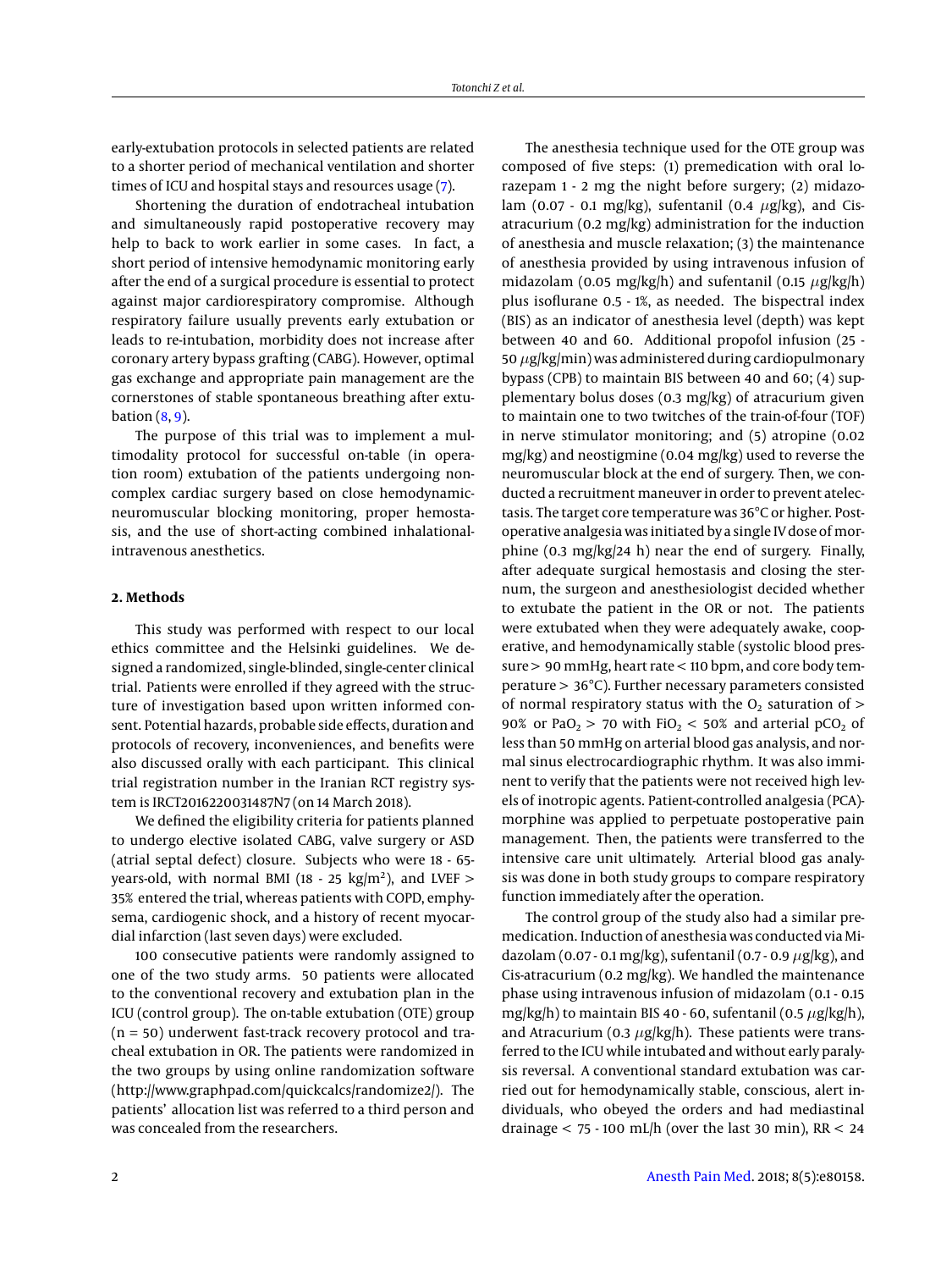rpm, core body temperature  $> 35^{\circ}$ C, PaCO<sub>2</sub>  $< 45$ , PaO<sub>2</sub>  $>$ 70 mmHg, and SPO<sub>2</sub> > 95% (FiO<sub>2</sub>  $\leq$  0.6 ). Postoperative PCA analgesia was provided as in the OTE group with morphine. Respiratory physiotherapy was started as soon as possible and continued according to individuals' cooperation in both study arms.

There were some principal differences regarding the use of each method. Anesthesia in the OTE group was implemented strictly according to the protocol and with lower IV drug doses as compared with the control group, while BIS was maintained between 40 and 60 by additional isoflurane (or propofol during CPB) in the OTE group. In addition, TOF nerve stimulator monitoring of muscle relaxation during operation and early reversal of neuromuscular block at the end of surgery was only planned for the OTE group. We determined primary endpoints as time variables including the success rate of extubation in the OR and the length of stay (LoS) in the intensive care unit. Secondary endpoints consisted of arterial blood gas values and hemodynamic variables during admission to ICU and residual mediastinal drainage at 24 - 48 hours.

Statistical analyses were performed using SPSS V22.0 statistical software for Windows (SPSS Inc. IBM Corp., Chicago, Illinois, USA). We compared variables between the two study groups using the non-parametric Mann-Whitney U test for continuous data without normal distribution. Thus, the median and interquartile range (Q1 - Q3) were calculated. The Chi-square test and independent samples *t*-test were used for comparing the categorical and continuous parameters in the two groups. All P values were two-tailed and a threshold of  $\leq$  0.05 was considered for statistical significance.

### **3. Results**

100 patients (after initial exclusion) with male predominance (70%) were enrolled in the study. In the OTE group, we successfully extubated 48 (96%) patients. Considering a failure in the extubation of two patients in the OTE group (one patient due to delayed waking and another because of the high risk of postoperative bleeding and surgeon preference), we did the "intention to treat" statistical analyses and compared 48 extubated patients with 50 controls. [Table 1](#page-3-0) demonstrates a comprehensive list of preoperative and intraoperative characteristics of the participants. General variables of the OTE group did not differ significantly from those of the control group. Furthermore, there were no significant differences between the two groups regarding total surgery time, CPB time, and type of the procedures. However, the aortic cross-clamp time was greater during the surgery of the control group  $(39.62 \text{ vs. } 46.58 \text{ min}, P = 0.014).$ 

We had no case of re-intubation. Likewise, major complications (including neurologic events, acute kidney injury, infections, etc.) did not occur in either of the groups. We did not observe any other major cardiac dysrhythmia. Small or mild pleural and/or pericardial effusions did not vary markedly between the study groups. The overall median (Q1 - Q3) lengths of ICU stay were 34 hours (21.5 - 44) and 48 (44 - 60) hours in the OTE and control groups, respectively.

[Table 2](#page-4-0) displays arterial blood gas and hemodynamic variables before the induction of anesthesia and after surgery during the admission to ICU. The postoperative status of OTE patients represented somehow lower peripheral  $O<sub>2</sub>$  saturation and greater PaCO<sub>2</sub> and base excess compared to the control group although all of them were within the normal physiologic values. Blood pressure was comparable in both groups but the control group had a slightly higher heart rate at admission to the ICU (89.4  $\pm$ 13.1 vs. 97.6  $\pm$  12.0 bpm; P = 0.008, [Table 2\)](#page-4-0).

The frequency and total dose of inotropic agents were unremarkable and similar in both groups. We found that the need for blood supplements did not differ between the OTE and control groups. We had four patients in the OTE group and two in the control group who required intraoperative packed RBC transfusion. Nevertheless, no significant difference was detected in terms of total amounts of FFP and platelet concentrates. [Table 3](#page-4-1) represents the results of primary endpoints and some secondary outcomes for both study groups. Mediastinal drainage was substantially greater in the control group in the first postoperative day. However, this difference diminished in the second postoperative day.

### **4. Discussion**

Multiple avenues of research and an increasing number of papers have affirmed the evidence-based utility of fast track extubation [\(10,](#page-6-7) [11\)](#page-6-8). However, the cornerstone of this concept is based upon the appropriate case selection. Although essential advances have occurred in cardiac surgery anesthesia and surgical techniques, the feasibility of early extubation has remained limited to elective patients yet. In addition, we have still multiple controversial problems to deal with. Heterogeneity of pre- and intraoperative risk factors for complicated early extubation or predictors of prolonged mechanical ventilation are in this  $list(12)$  $list(12)$ .

The present study designed a new integrated structural method to extubate patients in the operating room (OR). Utilizing a low-dose anesthesia and following early cessation method joined with rapid reversal of muscle paralysis and focused monitoring were mainstays of the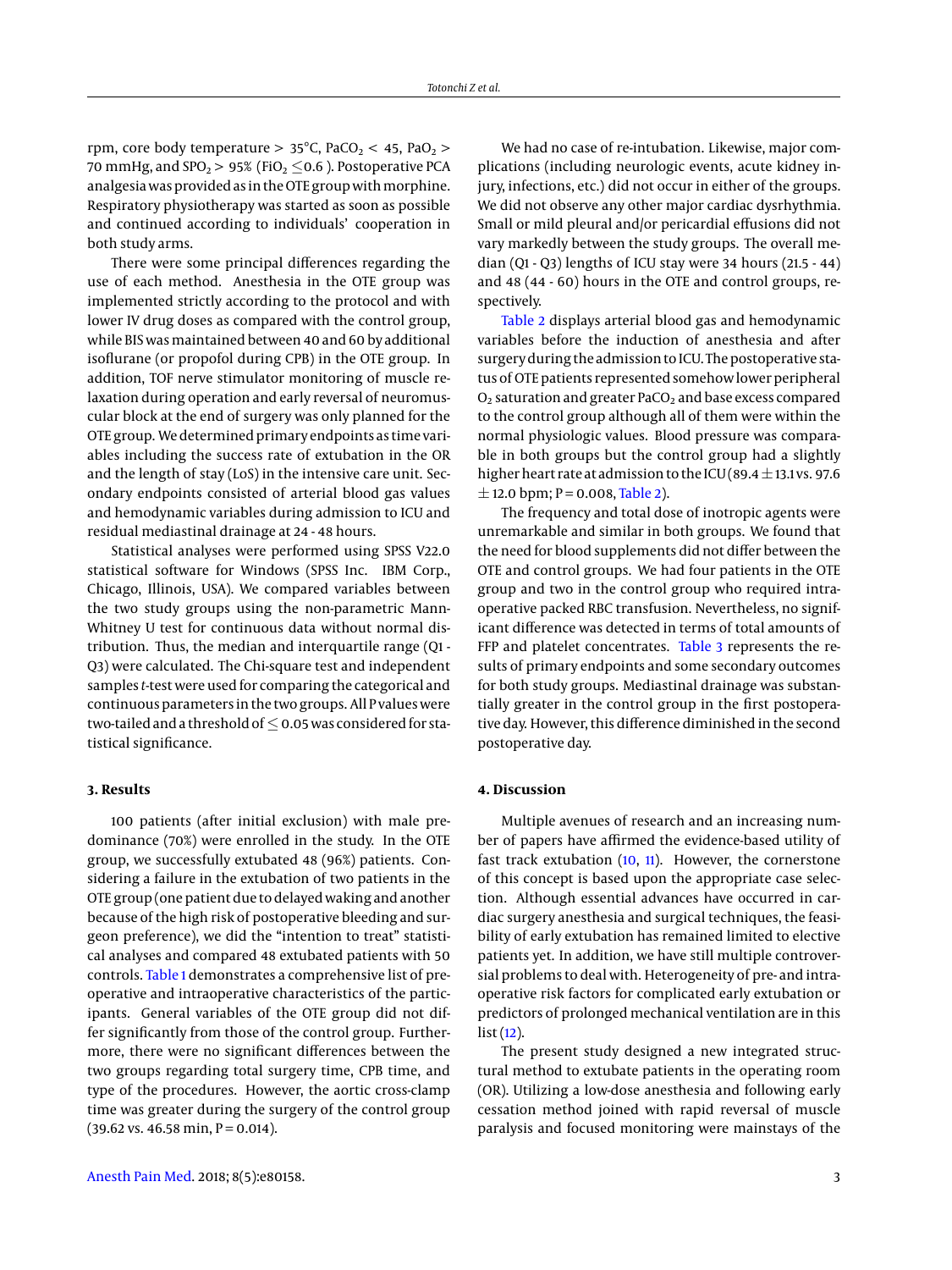<span id="page-3-0"></span>

| <b>Variables</b>                  | On-table Extubation Group ( $N = 48$ ) | Delayed Extubation Group ( $N = 50$ ) | <b>P</b> Value |
|-----------------------------------|----------------------------------------|---------------------------------------|----------------|
| Age(y)                            | $49.26 \pm 13.26$                      | 53.27 $\pm$ 11.05                     | 0.112          |
| Sex (male, % )                    | 35 (72.9%)                             | 35 (70%)                              | 0.961          |
| Height (cm)                       | $164.87 \pm 25.48$                     | $169.68 \pm 8.48$                     | 0.215          |
| Weight (kg)                       | $73.56 \pm 12.28$                      | $76.60 \pm 13.11$                     | 0.234          |
| <b>Preoperative LVEF</b>          | $43.28 \pm 17.06$                      | $45.20 \pm 8.53$                      | 0.504          |
| <b>Cigarette smoking</b>          | 7(14.6%)                               | 7(14.0%)                              | 0.968          |
| <b>Diabetes mellitus</b>          | 12 (25.0%)                             | 11(22.0%)                             | 0.933          |
| Hypertension                      | 26 (52%)                               | 23 (46%)                              | 0.689          |
| Preoperative medications          |                                        |                                       |                |
| Nitrates                          | 23 (47.9%)                             | 20 (40%)                              | 0.686          |
| <b>Beta blockers</b>              | 33 (68.8%)                             | 31(62%)                               | 0.835          |
| ACE inhibitors                    | 19 (3935%)                             | 27(54%)                               | 0.160          |
| Steroids                          | 5(104%)                                | 2(4%)                                 | 0.056          |
| Aspirin                           | 33 (68.8%)                             | 39 (78%)                              | 0.210          |
| <b>Statins</b>                    | 20 (41.7%)                             | 31(62%)                               | 0.054          |
| Clopidogrel                       | 5(10.4%)                               | $5(10.0\%)$                           | 0.971          |
| <b>Type of surgery</b>            |                                        |                                       | 0.976          |
| <b>CABG</b>                       | 40                                     | 39                                    |                |
| AVR                               | 5                                      | 6                                     |                |
| <b>MVR</b>                        | $\mathbf{1}$                           | $\overline{\mathbf{3}}$               |                |
| ASD closure                       | $\overline{2}$                         | $\overline{2}$                        |                |
| Average time of surgery (h)       | $4.24 \pm 0.77$                        | $4.20 \pm 0.76$                       | 0.820          |
| Cardiopulmonary bypass time (min) | $57.04 \pm 23.05$                      | $54.97 \pm 32.20$                     | 0.736          |
| Aortic cross clamp time (min)     | $39.62 \pm 13.79$                      | $46.58 \pm 12.48$                     | 0.014          |

Abbreviations: ACE, angiotensin-converting enzyme; ASD, arterial septal defect; AVR, aortic valve replacement; CABG, coronary artery bypass grafting; LVEF, left ventricular ejection fraction; MVR, mitral valve replacement.

intervention. Short-acting opioid concept and the criteria for extubation were similar (although not entirely) between the two groups  $(13, 14)$  $(13, 14)$  $(13, 14)$ . The remifentanil is a short-acting opioid that is suitable for fast-track anesthesia. However, regarding the researchers' personal experience to use sufentanil in fast-track cardiac anesthesia for many years, we preferred to continue the use of sufentanil for on-table extubation protocol. Several reports (e.g. by Hantschel et al.) have shown the cost-effectiveness of this approach [\(15,](#page-6-12) [16\)](#page-6-13). Zhu et al. demonstrated that low-dose opioid anesthesia and early extubation approach reduce the ventilation time by 7.40 hours [\(17\)](#page-6-14).

Our results in primary endpoints were in line with the findings of some investigations [\(18-](#page-6-15)[20\)](#page-6-16). Wong et al. conducted a Cochrane review of these outcomes. They demonstrated the declined mean length of intensive care unit stay. The mean duration of hospital stay was 0.44

days lower in the intervention groups than in the control groups (5.1 - 13 days, analysis of eight RCTs). Their review declared that most of the studies (except two) showed a similar length of hospital stay between the groups. Their pooled analysis revealed no significant difference in the comparison of low and high-dose opioid groups [\(20\)](#page-6-16).

Few recent studies declared that early extubation (< 6 h) appears to have mixed results including decreased ventilation time (7.4 to 5.73 h,  $P < 0.001$ ) without reducing ICU or hospital stays. They did not use any post-anesthetic care units and applied different exclusion criteria preoperatively [\(21,](#page-6-17) [22\)](#page-6-18).

The aortic cross-clamp time was seven minutes longer in the control group than in the OTE group (39.6 vs. 46.6 min). However, the CPB times were identical. Prolonged CPB and aortic clamp times contributed to adverse outcomes such as stroke, early extubation failure, and ex-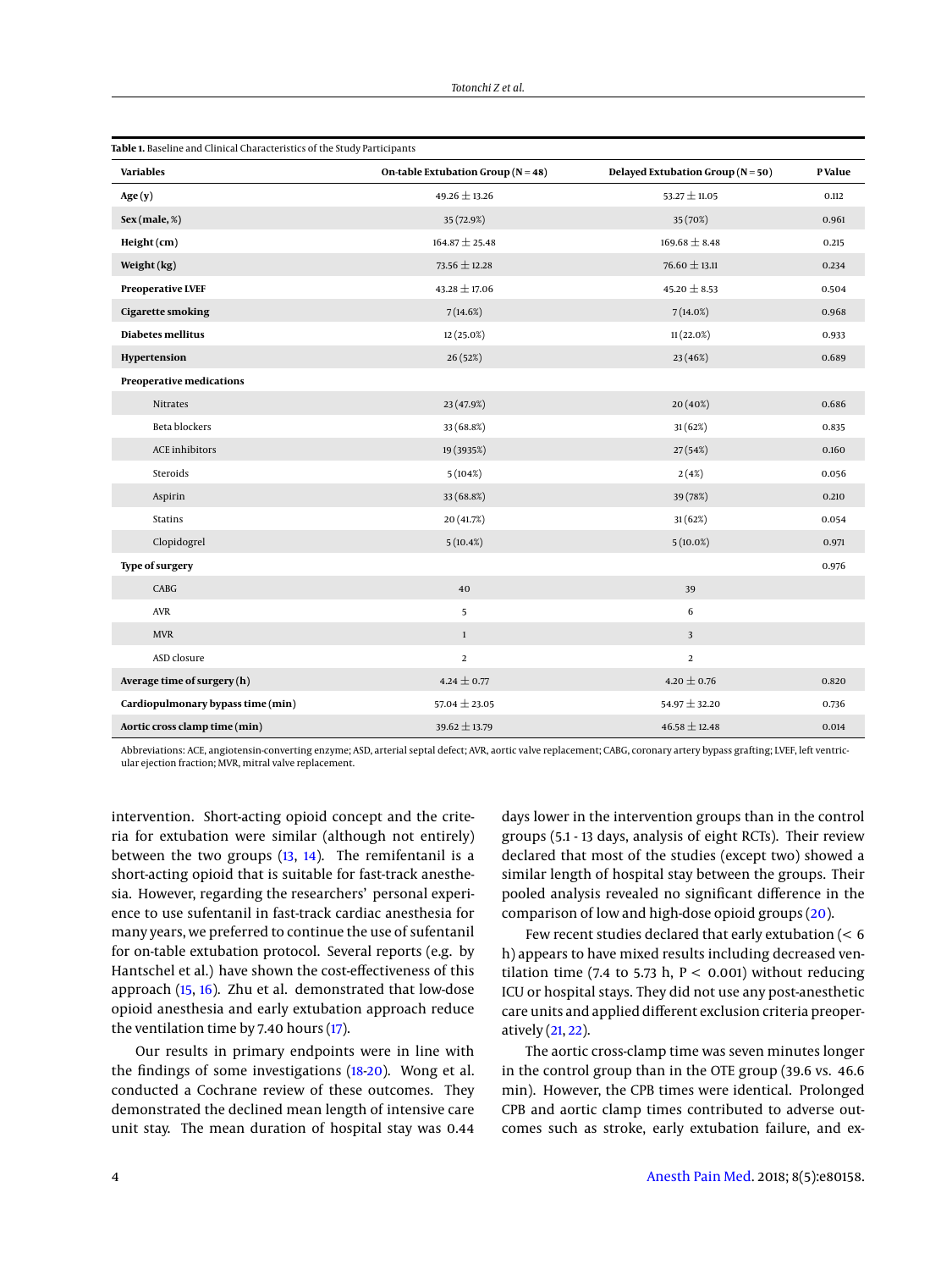<span id="page-4-0"></span>

| Table 2. Hemodynamic and Blood Gas Parameters Before Anesthesia and at Admission to ICU |                                                     |                                                    |                |  |  |
|-----------------------------------------------------------------------------------------|-----------------------------------------------------|----------------------------------------------------|----------------|--|--|
| <b>Variables</b>                                                                        | On-table Extubation Group ( $N = 48$ ) <sup>a</sup> | Delayed Extubation Group ( $N = 50$ ) <sup>a</sup> | <b>P</b> Value |  |  |
| $PaO2$ , (mmHg) <sup>b</sup>                                                            | $101.53 \pm 65.38$                                  | $84.75 \pm 29.25$                                  | 0.087          |  |  |
| PaO <sub>2</sub> (mmHg) <sup>c</sup>                                                    | 89.94 $\pm$ 55.60                                   | $105.08 \pm 46.06$                                 | 0.151          |  |  |
| Peripheral $O_2$ saturation $(\%)^b$                                                    | $92.97 \pm 4.33$                                    | $93.68 \pm 5.08$                                   | 0.788          |  |  |
| Peripheral $O_2$ saturation $(\%)^c$                                                    | $94.02 \pm 5.53$                                    | $96.88 \pm 2.20$                                   | 0.017          |  |  |
| PaCO <sub>2</sub> (mmHg) <sup>b</sup>                                                   | $32.55 \pm 6.77$                                    | $30.95 \pm 4.10$                                   | 0.174          |  |  |
| PaCO <sub>2</sub> (mmHg) <sup>c</sup>                                                   | $42.88 \pm 6.82$                                    | $33.18 \pm 5.93$                                   | 0.001          |  |  |
| $HCO3$ (mmol) <sup>b</sup>                                                              | $20.68 \pm 3.07$                                    | $20.66 \pm 2.34$                                   | 0.983          |  |  |
| $HCO3$ (mmol) <sup>c</sup>                                                              | $22.33 \pm 6.07$                                    | $21.14 \pm 3.59$                                   | 0.251          |  |  |
| Base excess (mmol) <sup>b</sup>                                                         | $-1.58 \pm 2.20$                                    | $-1.42 \pm 2.46$                                   | 0.749          |  |  |
| Base excess $(mmol)^c$                                                                  | $-4.38 \pm 2.85$                                    | $-2.45 \pm 3.16$                                   | 0.003          |  |  |
| Lactate $(mg/dL)^b$                                                                     | $1.00 \pm 0.40$                                     | $00.78 \pm 00.67$                                  | 0.468          |  |  |
| Lactate $(mg/dL)^c$                                                                     | $1.26 \pm 1.24$                                     | $0.40 \pm 0.56$                                    | 0.354          |  |  |
| Mean SBP at ICU admission (mmHg)                                                        | $105.25 \pm 25.21$                                  | $109.4 \pm 20.13$                                  | 0.456          |  |  |
| Mean DBP at ICU admission (mmHg)                                                        | $60.17 \pm 15.75$                                   | 62.20 $\pm$ 17.70                                  | 0.618          |  |  |
| Mean HR at ICU admission (bpm)                                                          | 89.36 $\pm$ 13.13                                   | $97.62 \pm 12.04$                                  | 0.008          |  |  |

Abbreviations: DBP, diastolic blood pressure; SBP, systolic blood pressure.

<sup>a</sup> Values are presented as mean  $\pm$  SD.

<sup>b</sup>Refers to the pre-anesthesia state.

c Refers to at ICU admission.

<span id="page-4-1"></span>**Table 3.** Comparison of Anesthetics Doses and Some ICU Variables Between the Two Groups

| <b>Variables</b>                  | On-table Extubation Group ( $N = 48$ ) | Delayed Extubation Group ( $N = 50$ ) | P Value |
|-----------------------------------|----------------------------------------|---------------------------------------|---------|
| <b>Total dose of anaesthetics</b> |                                        |                                       |         |
| Midazolam (mg)                    | $10.10 \pm 3.23$                       | $29.38 \pm 5.92$                      | 0.001   |
| Propofol $(mg)^a$                 | $118.4 \pm 23.6$                       | $\overline{\phantom{a}}$              | ٠       |
| Sufentanil $(\mu$ g)              | $43.46 \pm 31.16$                      | $107.34 \pm 53.60$                    | 0.001   |
| Atracurium (mg)                   | $67.6 \pm 43.9$                        | $120.9 \pm 51.9$                      | 0.001   |
| <b>IABP</b>                       | $\bf{0}$                               | 1(2%)                                 | 0.642   |
| First Post-op. day drainage (mL)  | $243.5 \pm 137.9$                      | $551.8 \pm 326.1$                     | 0.001   |
| Second post-op. day drainage (mL) | $161.6 \pm 152.8$                      | $188.7 \pm 171.2$                     | 0.524   |
| ICU stay time $(h)^b$             | $34(21.5-44)$                          | $48(44-60)$                           | 0.001   |

Abbreviation: IABP, intra-aortic Balloon Pump.<br><sup>a</sup>Administered only in the on-table extubation group for maintaining BIS between 40 and 60 during CPB.

<sup>b</sup> Expressed as median (interquartile range).

tended LOS in the ICU [\(23](#page-6-19)[-25\)](#page-6-20). Kianfar et al. demonstrated that ultra-fast track extubation (inside the operating room) was correlated with lower ventilation time and reduced length of ICU stay (4.2 vs. 1.72 days,  $P = 0.02$  for the latter) among heart transplant surgery patients. Cardiopulmonary bypass time was 136.8  $\pm$  25.7 minutes in the FTE and 145.3  $\pm$  29.8 in the delayed extubation groups (P)  $> 0.05$ ), which was similar to our results [\(26\)](#page-6-21). In another study, CPB and cross-clamp times did not increase the risk of delayed extubation [\(27\)](#page-6-22). The frequency of intra-aortic balloon pump, inotropic support (secondary to low cardiac output), excessive bleeding, and arrhythmia was similar in both groups, each of which could delay extubation. It reflected the homogeneous case selection and equivalent secondary outcomes (post-operative complications)  $(28, 29)$  $(28, 29)$  $(28, 29)$ .

Mutsuga et al. divided the patients undergoing a modified Fontan procedure into three categories. Group A was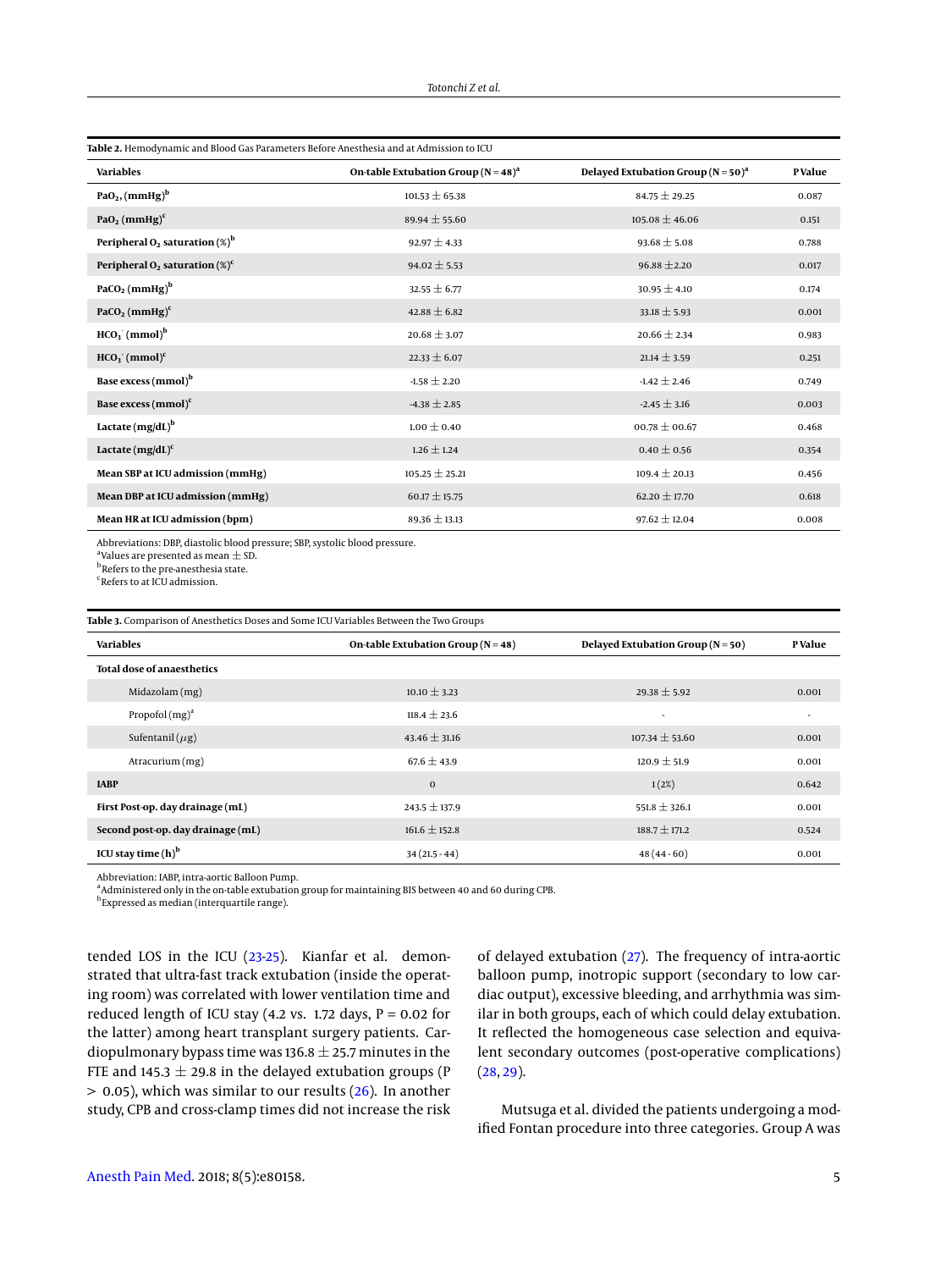extubated in the OR. Group B and C were referred to extubation in ICU within 24 hours and delayed extubation, respectively. Patients in the FTE group A had a greater base excess (BE:  $0.4$  vs. -1.3 vs. -3.4,  $P < 0.001$ ) and a lower inotrope score (4.6 vs. 6.7 vs. 10.8,  $P < 0.001$ ). The median length of ICU admission and hospital stay was shorter in the FTE group (2 vs. 3 vs. 6 nights,  $P = 0.01$  and 9 vs. 11 vs. 21 days,  $P = 0.001$ , respectively). Similar results obtained by their research and the present study pertain to higher BE and  $LoS(30)$  $LoS(30)$ .

Salah found that a conventional extubation resulted in the lower pH and higher  $PCO<sub>2</sub>$  compared with the FTE group while  $PO_2$  and  $HCO_3$  levels were identical. Contrary to our results, CPB, aortic cross-clamp, and surgery times were significantly longer in the conventional protocol [\(31\)](#page-6-26). Most studies declared no discernible variation between FTE and conventional approaches with respect to the mean arterial pressure (MAP), heart rate (HR), pH,  $PCO<sub>2</sub>$ , and oxygenation status [\(24,](#page-6-27) [32\)](#page-6-28). We found mild respiratory acidosis and lower  $O<sub>2</sub>$  saturation among OTE patients post-operatively although these parameters tended toward normalization after using supplemental oxygen. Although some authors have mentioned pH as a risk indicator for intra-operative mortality, morbidity [\(33\)](#page-7-0), and extubation failure, much research claimed that mild to moderate acidosis is not a contraindication for FTE [\(34\)](#page-7-1). Multiple studies demonstrated benefits of FTE regarding lower inotropic demands [\(20,](#page-6-16) [29,](#page-6-24) [35\)](#page-7-2). Inotrope supply reflects the severity of low cardiac output state especially in a subset of patients with diminished preoperative ejection fraction (EF). Potential mechanisms through which early extubation concept works to improve hemodynamic state have been addressed elsewhere [\(7,](#page-6-4) [36\)](#page-7-3). Hence, low-dose and short-acting anesthesia permits FTE, which subsequently results in rapid recovery and lower consumption of analgesics [\(19\)](#page-6-29).

A wide range of FTE failure in previous publications (5 - 49%) underlines variations in the definition of this approach in addition to protocols and patient selection [\(29,](#page-6-24) [37-](#page-7-4)[39\)](#page-7-5). Two patients (4%) in the FTE group did not fulfill the criteria for extubation in the OR; however, both of them were extubated below eight hours. The improvements of FTE practice highlight the role of multidisciplinary approach [\(11\)](#page-6-8), the better physician-to-patient ratio [\(20\)](#page-6-16), lowdose anesthesia [\(40\)](#page-7-6), specialized intensive care units [\(4\)](#page-6-2), rewarming, rapid paralysis reversal, and adequate but lim-ited postoperative analgesia [\(7,](#page-6-4) [11,](#page-6-8) [14\)](#page-6-11). Zarbock et al. stated that using NIV  $(41)$ . Another reason that favors the FTE method is the great adherence to a predefined protocol. The close involvement of intensivist, anesthesiologist, and trained nurses in this approach leads to shortened extubation time [\(14,](#page-6-11) [42,](#page-7-8) [43\)](#page-7-9).

Badhwar et al. extubated 165 out of 652 cardiac surgery

patients of various types in the operating room and concluded that on-table extubation after adult cardiac surgery is safe and results in better outcomes and less cost [\(44\)](#page-7-10).

### *4.1. Limitations*

The present study faced some limitations. First, we had a male predominance in the sample (70 %), which reflects the demographic properties of cardiovascular disease epidemiology. Although some papers have considered female gender as an independent risk factor for prolonged intubation, we are able to apply the results to female patients [\(45\)](#page-7-11). Another limitation is excluding overweight and obese individuals in whom early extubation has a greater risk of failure. We cannot also extrapolate the results to patients with severe LV dysfunction (EF < 35%), underlying respiratory diseases (esp. COPD), urgent surgeries, early post-MI state ( $<$  7 days), and the elderly ( $>$  65 y). Moreover, the study was not powered enough to reveal potential adverse events and mortality but these outcomes have been determined previously [\(17,](#page-6-14) [21\)](#page-6-17).

#### *4.2. Conclusions*

On-table extubation in the OR after cardiac surgery as discussed earlier is a new standardized recovery concept. Novel anesthesia protocols include a relatively lower dose of induction and maintenance, short-acting drugs (especially opioids, sufentanil in this study), early reversal techniques (removing muscle relaxation and fast awakening), and maintenance of adequate anesthesia depth (using BIS monitoring). We executed a precise control to gain optimal postoperative analgesia accompanied by respiratory rehabilitation. Therefore, successful on-table extubation in the OR in our study was attributable to these factors along with accurate hemodynamic monitoring and appropriate patient selection (noncomplex cardiac surgery). An outstanding feature of the trial was the recruitment of a multidisciplinary expert team to conduct the procedures and watchful monitoring. Hence, we found that early extubation from mechanical ventilation reduces the time of ICU stay.

#### **Footnote**

**Authors' Contribution:** Ziae Totonchi: Research conduction anesthetic management manuscript writing; Rasoul Azarfarin: Research conduction anesthetic management manuscript writing; Louise Jafari: Data collection anesthetic management; Alireza Alizadeh Ghavidel: Perform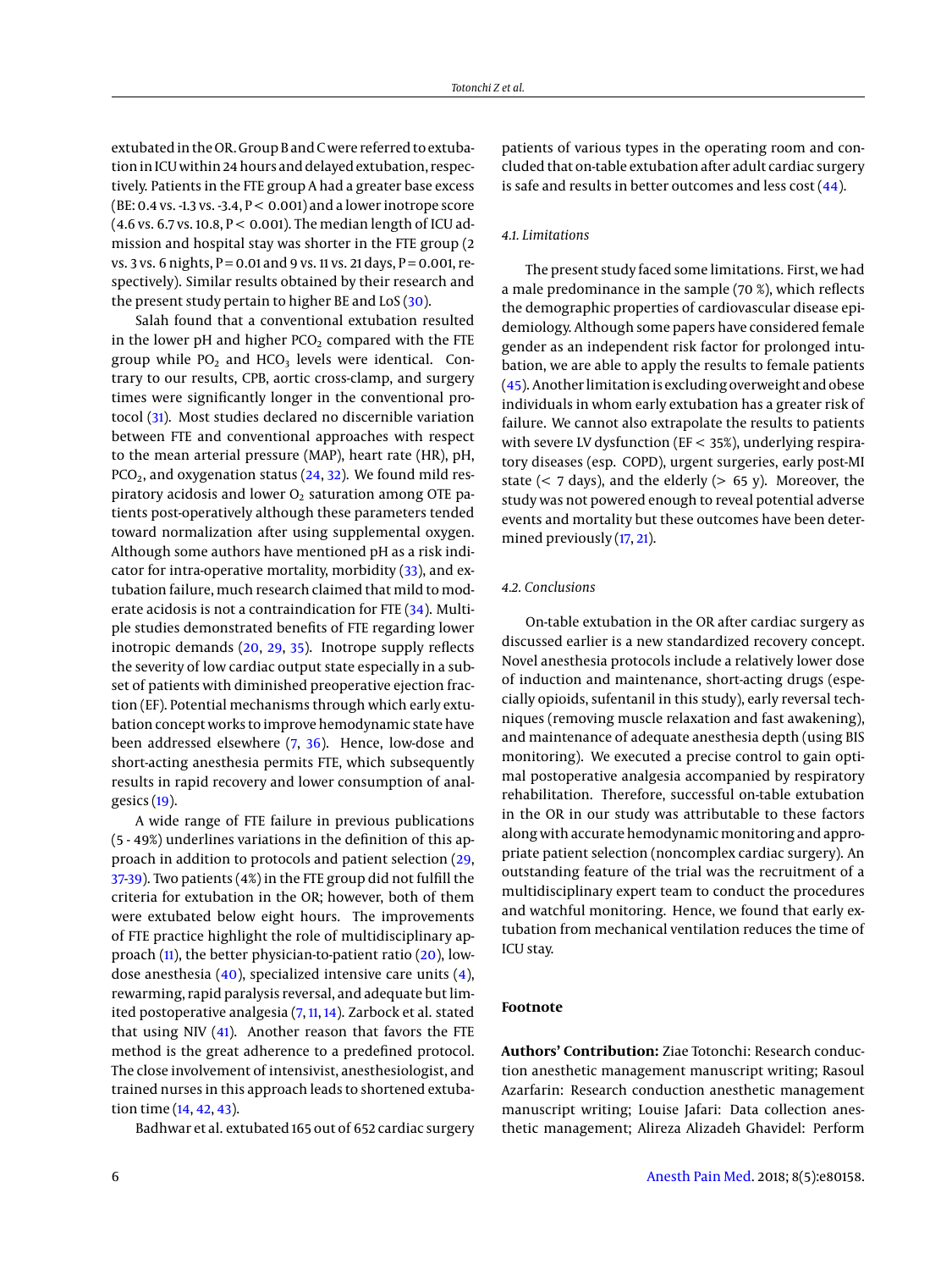surgery; Bahador Baharestani: Perform surgery; Azin Alizadehasl: Research design, manuscript writing and submission; Farideh Mohammadi Alasti: Data collection anesthetic management; Mohammad Hassan Ghaffarinejad: Perform surgery.

## **References**

- <span id="page-6-0"></span>1. Walthall H, Robson D, Ray S. Do any preoperative variables affect extubation time after coronary artery bypass graft surgery? *Heart Lung*. 2001;**30**(3):216–24. doi: [10.1067/mhl.2001.115775.](http://dx.doi.org/10.1067/mhl.2001.115775) [PubMed: [11343008\]](http://www.ncbi.nlm.nih.gov/pubmed/11343008).
- 2. Konstantakos AK, Lee JH. Optimizing timing of early extubation in coronary artery bypass surgery patients. *Ann Thorac Surg*. 2000;**69**(6):1842–5. [PubMed: [10892934\]](http://www.ncbi.nlm.nih.gov/pubmed/10892934).
- <span id="page-6-1"></span>3. Bainbridge D, Cheng D. Current evidence on fast track cardiac recovery management. *Eur Heart J Suppl*. 2017;**19**(suppl A):A3–7. doi: [10.1093/eurheartj/suw053.](http://dx.doi.org/10.1093/eurheartj/suw053)
- <span id="page-6-2"></span>4. Serrano N, Garcia C, Villegas J, Huidobro S, Henry CC, Santacreu R, et al. Prolonged intubation rates after coronary artery bypass surgery and ICU risk stratification score. *Chest*. 2005;**128**(2):595–601. doi: [10.1378/chest.128.2.595.](http://dx.doi.org/10.1378/chest.128.2.595) [PubMed: [16100143\]](http://www.ncbi.nlm.nih.gov/pubmed/16100143).
- 5. Myles PS, Daly DJ, Djaiani G, Lee A, Cheng DC. A systematic review of the safety and effectiveness of fast-track cardiac anesthesia. *Anesthesiology*. 2003;**99**(4):982–7. [PubMed: [14508335\]](http://www.ncbi.nlm.nih.gov/pubmed/14508335).
- <span id="page-6-3"></span>6. Singh KE, Baum VC. Pro: Early extubation in the operating room following cardiac surgery in adults. *Semin Cardiothorac Vasc Anesth*. 2012;**16**(4):182–6. doi: [10.1177/1089253212451150.](http://dx.doi.org/10.1177/1089253212451150) [PubMed: [22798230\]](http://www.ncbi.nlm.nih.gov/pubmed/22798230).
- <span id="page-6-4"></span>7. Meade MO, Guyatt G, Butler R, Elms B, Hand L, Ingram A, et al. Trials comparing early vs late extubation following cardiovascular surgery. *Chest*. 2001;**120**(6 Suppl):445S–53S. [PubMed: [11742964\]](http://www.ncbi.nlm.nih.gov/pubmed/11742964).
- <span id="page-6-5"></span>8. Mirinejad M, Azarfarin R, Asl AA. Cisatracurium in cardiac surgery– continuous infusion vs. bolus administration. *Middle East J Anaesthesiol*. 2007;**19**(3):563–72. [PubMed: [18044284\]](http://www.ncbi.nlm.nih.gov/pubmed/18044284).
- <span id="page-6-6"></span>9. Svircevic V, Nierich AP, Moons KG, Brandon Bravo Bruinsma GJ, Kalkman CJ, van Dijk D. Fast-track anesthesia and cardiac surgery: A retrospective cohort study of 7989 patients. *Anesth Analg*. 2009;**108**(3):727– 33. doi: [10.1213/ane.0b013e318193c423.](http://dx.doi.org/10.1213/ane.0b013e318193c423) [PubMed: [19224776\]](http://www.ncbi.nlm.nih.gov/pubmed/19224776).
- <span id="page-6-7"></span>10. Cove ME, Ying C, Taculod JM, Oon SE, Oh P, Kollengode R, et al. Multidisciplinary extubation protocol in cardiac surgical patients reduces ventilation time and length of stay in the intensive care unit. *Ann Thorac Surg*. 2016;**102**(1):28–34. doi: [10.1016/j.athoracsur.2016.02.071.](http://dx.doi.org/10.1016/j.athoracsur.2016.02.071) [PubMed: [27154151\]](http://www.ncbi.nlm.nih.gov/pubmed/27154151).
- <span id="page-6-8"></span>11. Camp SL, Stamou SC, Stiegel RM, Reames MK, Skipper ER, Madjarov J, et al. Quality improvement program increases early tracheal extubation rate and decreases pulmonary complications and resource utilization after cardiac surgery. *J Card Surg*. 2009;**24**(4):414–23. doi: [10.1111/j.1540-8191.2008.00783.x.](http://dx.doi.org/10.1111/j.1540-8191.2008.00783.x) [PubMed: [19583609\]](http://www.ncbi.nlm.nih.gov/pubmed/19583609).
- <span id="page-6-9"></span>12. Iezzi F, di Summa M, Del Sarto P, Munene J. Fast-track extubation in pediatric cardiothoracic surgery in developing countries. *J Card Crit Care TSS*. 2017;**1**(1):21–3. doi: [10.1055/s-0037-1604334.](http://dx.doi.org/10.1055/s-0037-1604334)
- <span id="page-6-10"></span>13. Bajwa SJS, Kaur J, Khanna M. Changing anesthesia trends in cardiothoracic surgeries: A fast changing perspective. *Anaesth Pain Intensive Care*. 2016;**20**(Suppl 1):S136–9.
- <span id="page-6-11"></span>14. van Mastrigt GA, Joore MA, Nieman FH, Severens JL, Maessen JG. Health-related quality of life after fast-track treatment results from a randomized controlled clinical equivalence trial. *Qual Life Res*. 2010;**19**(5):631–42. doi: [10.1007/s11136-010-9625-5.](http://dx.doi.org/10.1007/s11136-010-9625-5) [PubMed: [20340049\]](http://www.ncbi.nlm.nih.gov/pubmed/20340049). [PubMed Central: [PMC2874031\]](https://www.ncbi.nlm.nih.gov/pmc/articles/PMC2874031).
- <span id="page-6-12"></span>15. Hantschel D, Fassl J, Scholz M, Sommer M, Funkat AK, Wittmann M, et al. [Leipzig fast-track protocol for cardio-anesthesia. Effective, safe and economical]. *Anaesthesist*. 2009;**58**(4):379–86. German. doi: [10.1007/s00101-009-1508-1.](http://dx.doi.org/10.1007/s00101-009-1508-1) [PubMed: [19189062\]](http://www.ncbi.nlm.nih.gov/pubmed/19189062).
- <span id="page-6-13"></span>16. Fonseca L, Vieira FN, Azzolin Kde O. [Factors associated to the length of time on mechanical ventilation in the postoperative period of

cardiac surgery]. *Rev Gaucha Enferm*. 2014;**35**(2):67–72. Portuguese. [PubMed: [25158463\]](http://www.ncbi.nlm.nih.gov/pubmed/25158463).

- <span id="page-6-14"></span>17. Zhu F, Lee A, Chee YE. Fast-track cardiac care for adult cardiac surgical patients. *Cochrane Database Syst Rev*. 2012;**10**. CD003587. doi: [10.1002/14651858.CD003587.pub2.](http://dx.doi.org/10.1002/14651858.CD003587.pub2) [PubMed: [23076899\]](http://www.ncbi.nlm.nih.gov/pubmed/23076899).
- <span id="page-6-15"></span>18. Hamilton BC, Honjo O, Alghamdi AA, Caldarone CA, Schwartz SM, Van Arsdell GS, et al. Efficacy of evolving early-extubation strategy on early postoperative functional recovery in pediatric openheart surgery: A matched case-control study. *Semin Cardiothorac Vasc Anesth*. 2014;**18**(3):290–6. doi: [10.1177/1089253213519291.](http://dx.doi.org/10.1177/1089253213519291) [PubMed: [24492646\]](http://www.ncbi.nlm.nih.gov/pubmed/24492646).
- <span id="page-6-29"></span>19. Probst S, Cech C, Haentschel D, Scholz M, Ender J. A specialized post anaesthetic care unit improves fast-track management in cardiac surgery: A prospective randomized trial. *Crit Care*. 2014;**18**(4):468. doi: [10.1186/s13054-014-0468-2.](http://dx.doi.org/10.1186/s13054-014-0468-2) [PubMed: [25123092\]](http://www.ncbi.nlm.nih.gov/pubmed/25123092). [PubMed Central: [PMC4243831\]](https://www.ncbi.nlm.nih.gov/pmc/articles/PMC4243831).
- <span id="page-6-16"></span>20. Wong WT, Lai VK, Chee YE, Lee A. Fast-track cardiac care for adult cardiac surgical patients. *Cochrane Database Syst Rev*. 2016;**9**. CD003587. doi: [10.1002/14651858.CD003587.pub3.](http://dx.doi.org/10.1002/14651858.CD003587.pub3) [PubMed: [27616189\]](http://www.ncbi.nlm.nih.gov/pubmed/27616189).
- <span id="page-6-17"></span>21. Richey M, Mann A, He J, Daon E, Wirtz K, Dalton A, et al. Implementation of an early extubation protocol in cardiac surgical patients decreased ventilator time but not intensive care unit or hospital length of stay. *J Cardiothorac Vasc Anesth*. 2018;**32**(2):739–44. doi: [10.1053/j.jvca.2017.11.007.](http://dx.doi.org/10.1053/j.jvca.2017.11.007) [PubMed: [29229252\]](http://www.ncbi.nlm.nih.gov/pubmed/29229252).
- <span id="page-6-18"></span>22. Kiessling AH, Huneke P, Reyher C, Bingold T, Zierer A, Moritz A. Risk factor analysis for fast track protocol failure. *J Cardiothorac Surg*. 2013;**8**:47. doi: [10.1186/1749-8090-8-47.](http://dx.doi.org/10.1186/1749-8090-8-47) [PubMed: [23497403\]](http://www.ncbi.nlm.nih.gov/pubmed/23497403). [PubMed Central: [PMC3608078\]](https://www.ncbi.nlm.nih.gov/pmc/articles/PMC3608078).
- <span id="page-6-19"></span>23. Bansal S, Thai HM, Hsu CH, Sai-Sudhakar CB, Goldman S, Rhenman BE. Fast track extubation post coronary artery bypass graft: A retrospective review of predictors of clinical outcomes. *World J Cardiovasc Surg*. 2013;**3**(2):81–6. doi: [10.4236/wjcs.2013.32014.](http://dx.doi.org/10.4236/wjcs.2013.32014)
- <span id="page-6-27"></span>24. Al-Adwan H, Moh'd AF, Qsous R, Khasawneh MA, Altaani H, Abu-Jubbah R. Predictors of postoperative mechanical ventilation time, length of ICU stay and hospitalization period after cardiac surgery in adults. *Journal of the Royal Medical Services*. 2015;**22**(4):31–9. doi: [10.12816/0018548.](http://dx.doi.org/10.12816/0018548)
- <span id="page-6-20"></span>25. Shahbazi S, Kazerooni M. Predictive factors for delayed extubation in the intensive care unit after coronary artery bypass grafting; a southern Iranian experience. *Iran J Med Sci*. 2012;**37**(4):238–41. [PubMed: [23390329\]](http://www.ncbi.nlm.nih.gov/pubmed/23390329). [PubMed Central: [PMC3565196\]](https://www.ncbi.nlm.nih.gov/pmc/articles/PMC3565196).
- <span id="page-6-21"></span>26. Kianfar AA, Ahmadi ZH, Mirhossein SM, Jamaati H, Kashani BS, Mohajerani SA, et al. Ultra fast-track extubation in heart transplant surgery patients. *Int J Crit Illn Inj Sci*. 2015;**5**(2):89–92. doi: [10.4103/2229-](http://dx.doi.org/10.4103/2229-5151.158394) [5151.158394.](http://dx.doi.org/10.4103/2229-5151.158394) [PubMed: [26157651\]](http://www.ncbi.nlm.nih.gov/pubmed/26157651). [PubMed Central: [PMC4477402\]](https://www.ncbi.nlm.nih.gov/pmc/articles/PMC4477402).
- <span id="page-6-22"></span>27. Neirotti RA, Jones D, Hackbarth R, Paxson Fosse G. Early extubation in congenital heart surgery. *Heart Lung Circ*. 2002;**11**(3):157–61. doi: [10.1046/j.1444-2892.2002.00144.x.](http://dx.doi.org/10.1046/j.1444-2892.2002.00144.x) [PubMed: [16352091\]](http://www.ncbi.nlm.nih.gov/pubmed/16352091).
- <span id="page-6-23"></span>28. Akhtar MI, Hamid M. Success and failure of fast track extubation in cardiac surgery patients of tertiary care hospital: One year audit. *J Pak Med Assoc*. 2009;**59**(3):154–6. [PubMed: [19288941\]](http://www.ncbi.nlm.nih.gov/pubmed/19288941).
- <span id="page-6-24"></span>29. Branca P, McGaw P, Light R. Factors associated with prolonged mechanical ventilation following coronary artery bypass surgery. *Chest*. 2001;**119**(2):537–46. [PubMed: [11171735\]](http://www.ncbi.nlm.nih.gov/pubmed/11171735).
- <span id="page-6-25"></span>30. Mutsuga M, Quinonez LG, Mackie AS, Norris CM, Marchak BE, Rutledge JM, et al. Fast-track extubation after modified Fontan procedure. *J Thorac Cardiovasc Surg*. 2012;**144**(3):547–52. doi: [10.1016/j.jtcvs.2012.05.047.](http://dx.doi.org/10.1016/j.jtcvs.2012.05.047) [PubMed: [22743174\]](http://www.ncbi.nlm.nih.gov/pubmed/22743174).
- <span id="page-6-26"></span>31. Salah M, Hosny H, Salah M, Saad H. Impact of immediate versus delayed tracheal extubation on length of ICU stay of cardiac surgical patients, a randomized trial. *Heart Lung Vessel*. 2015;**7**(4):311–9. [PubMed: [26811837\]](http://www.ncbi.nlm.nih.gov/pubmed/26811837). [PubMed Central: [PMC4712034\]](https://www.ncbi.nlm.nih.gov/pmc/articles/PMC4712034).
- <span id="page-6-28"></span>32. Gangopadhyay S, Acharjee A, Nayak SK, Dawn S, Piplai G, Gupta K. Immediate extubation versus standard postoperative ventilation: Our experience in on pump open heart surgery. *Indian J Anaesth*.